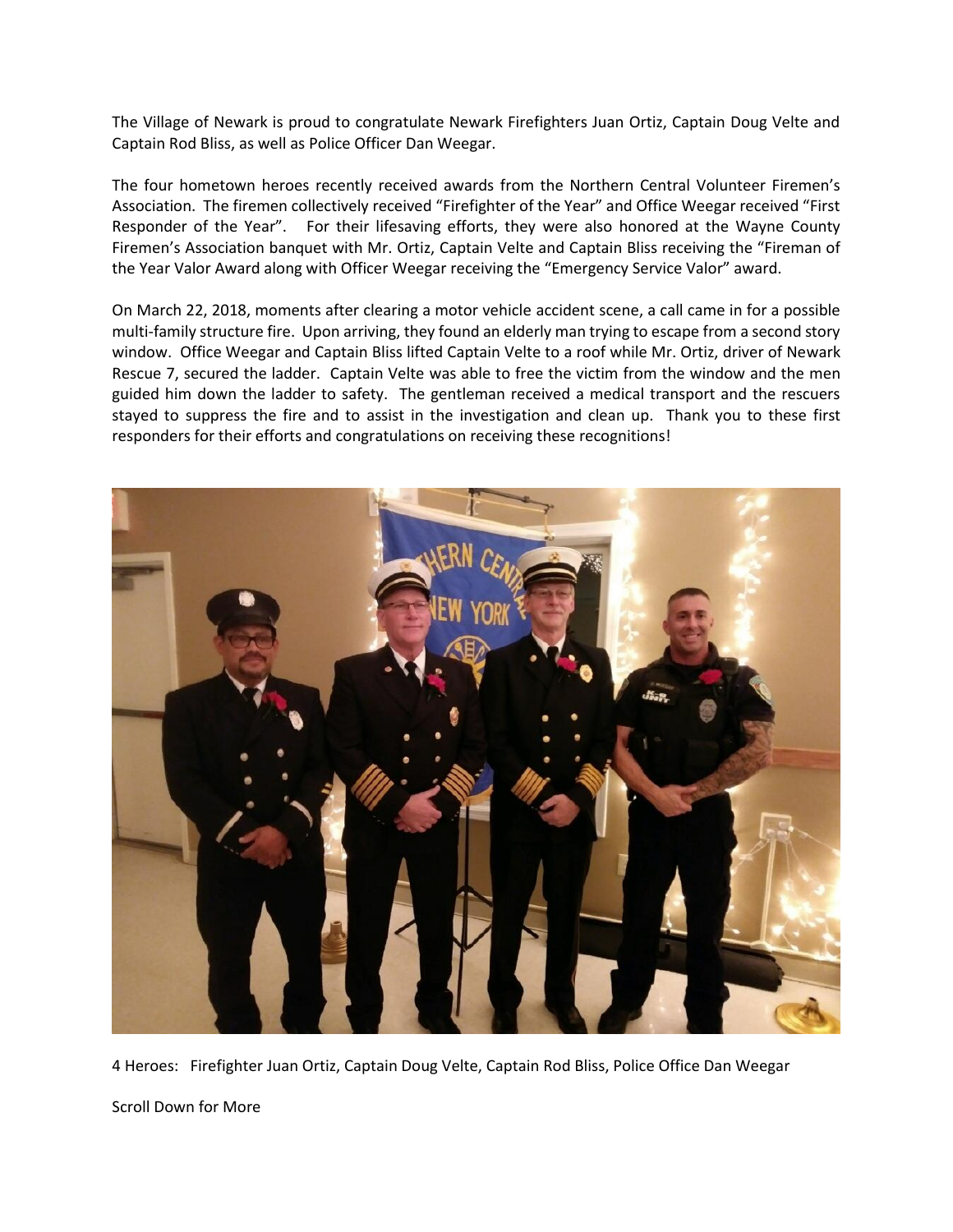

Northern Central: Stew Bell -Northern Central 1<sup>st</sup> Vice President, Rusty Havert - Newark Fire Chief, Senator Pam Helming, Firefighter Juan Ortiz, Captain Doug Velte, Captain Rod Bliss, Police Officer Dan Weegar, Frank Orbaker- Northern Central President

Scroll Down for More